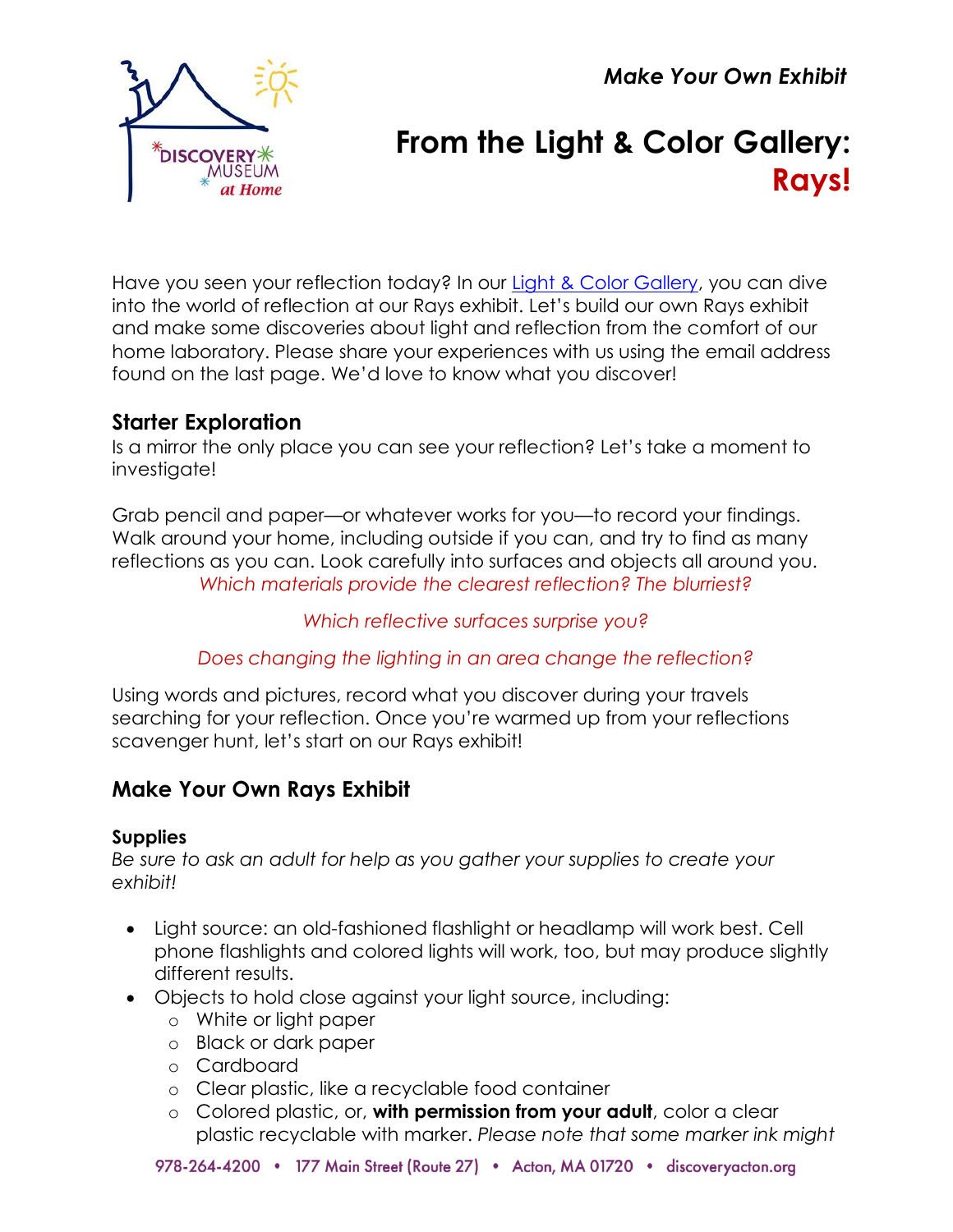

*wipe off easily, so be careful coloring and using your newly tinted plastic.*

- o Tracing, tissue, parchment, or waxed paper
- o Tin foil or metal can
- o Anything else you want to test! (See photo.)
- Small handheld mirror
- Cardboard or paper to make a projection screen
- Small cardboard box for enclosing your light source, like a granola bar box or tissue box something you can cut into
- Something to prop up your projection screen if needed (see photo below for example projection screens)
- Marker or pen
- Scissors
- A darkened space to view your experiments

*Don't have the suggested supplies? Not sure if what you have will work? We've got you covered! Check out the "Get creative!" section below for tips on how to build and troubleshoot your Rays exhibit.*

# **Exploration: Light and Everyday Objects**

- Make a projection screen—a fancy term for a surface you shine light onto—out of cardboard or solid color paper (see photo). Or you can use a wall as your projection screen.
- Collect your projection screen, light source, and objects to hold in front of the light, and head to a space with low light.
- In your low-light lab, set up your projection screen, and turn on and position your light so that it shines onto the screen.
- Observe the light on the screen as you hold different objects between your light source and your screen (see photo).

*What do you notice?*





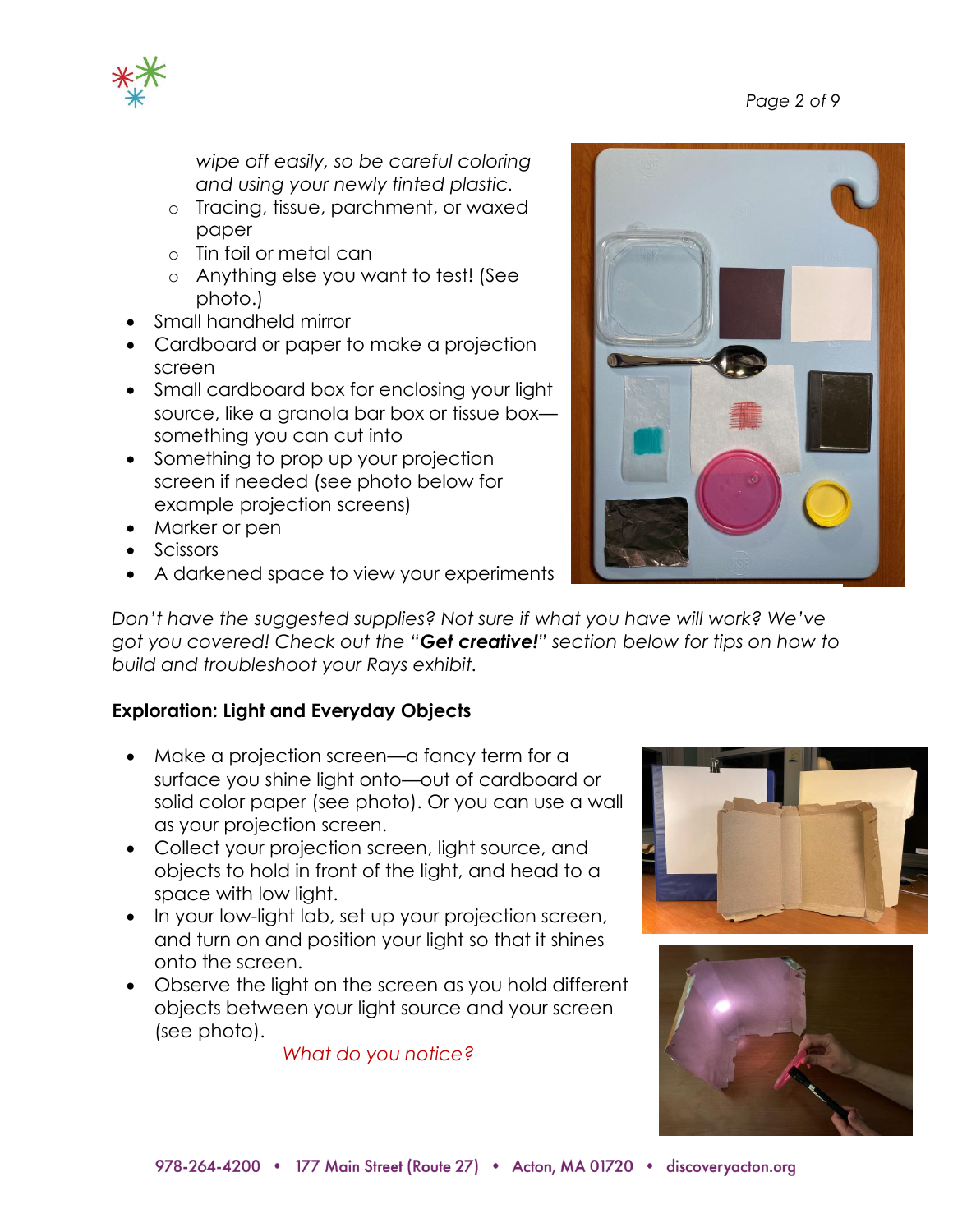

## *Things to try*

• Guess, or hypothesize, what will happen to the light beam as it passes through different materials.

*What do you notice about the materials that let light through and the materials that don't?*

#### *Do any of your materials do a little of both?*

• If you have any colored materials you have made or collected, compare what the light looks like on your projection screen before and after placing them in the light's path*.*

#### *What do you notice?*

• Hold your dark and light paper in front of your projection screen and alternate placing them across your light beam. Look at the light shining on the papers as you do this.

#### *What do you observe about the brightness of the light?*

• Now try putting some space between your light source and your objects (see photo). *What do you notice about the light when it hits these metallic surfaces?* 

> *Does the light behave the same way with each object?*



#### *What's going on?*

When you point your light source at your projection screen, what do you see? When you put objects in front of your light source, does it change what you see on your projection screen?

Light energy has puzzled and captivated us for thousands of years. It makes us feel warm on a sunny day, helps our food to grow, and when it enters our eyes, light energy makes it possible for us to see the world around us. When you shine your light onto your projection screen, you are watching light energy travel from a light source to an object—your projection screen—and then bounce off the object and into your eyes!

What happens when you place an object in the pathway of the light energy? Objects that are *opaque* fully block the light's path, resulting in a dark projection screen. Objects that are *translucent* allow some light to pass through them. On your projection screen, this may look like a dimmed, blurry, or diffuse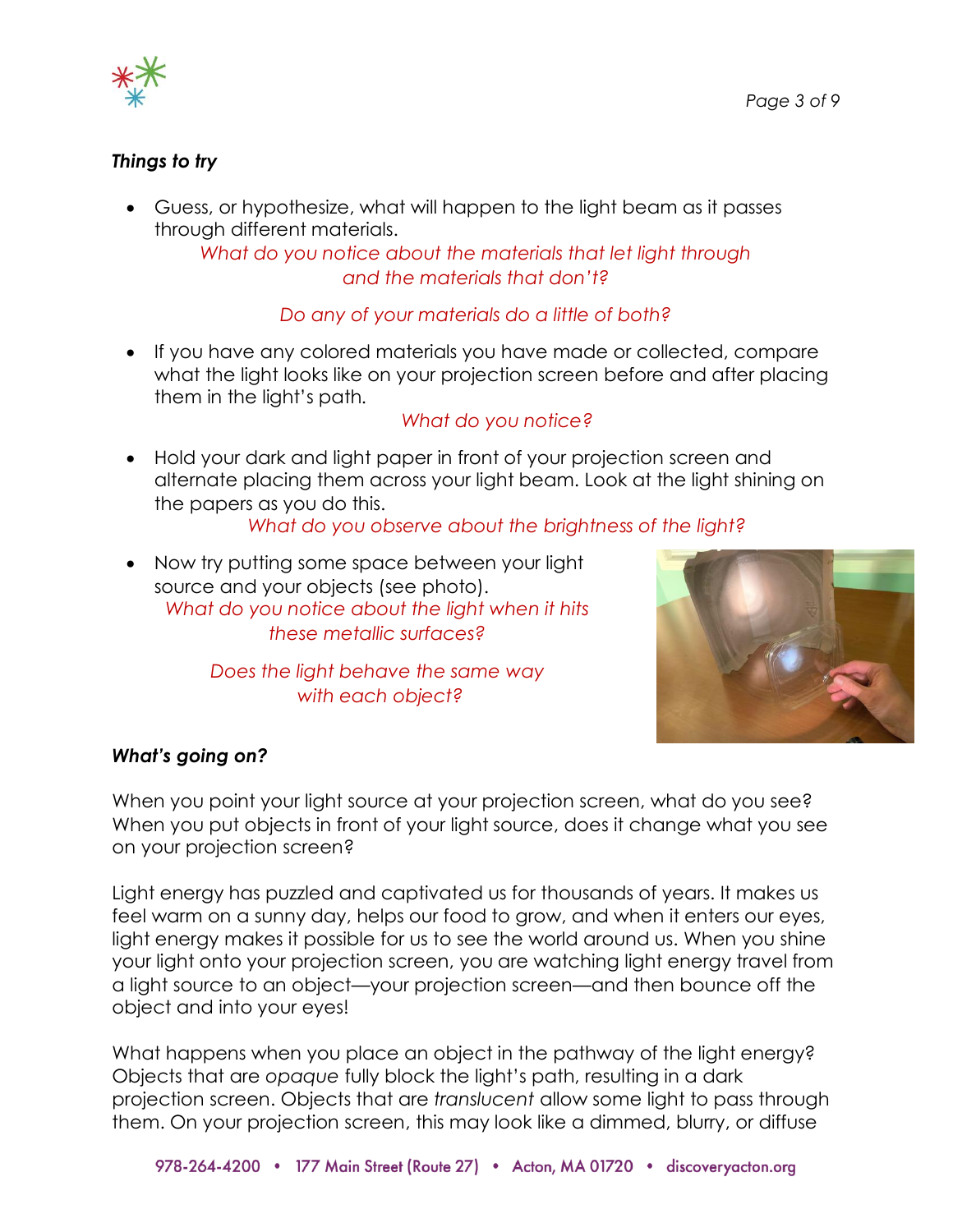

spot of light. And if any of your objects don't really alter the appearance of the light on your projection screen, these objects are most likely *transparent,*  meaning they allow the light to pass right through them.

What about objects that change the color of your light? The prolific Sir Isaac Newton (the Newton of Newton's laws *and* gravity!) taught us way back in the 1600s that white light actually contains colors. You see these colors when you look at a rainbow, whether it's a rainbow in the sky or one dancing on the wall from light passing through something in the room. In your Rays exhibit, when light passes through your colored translucent object—also known as a *color filter* only the light that is the same color as your object shines all the way through your filter and out the other side, appearing as colored light on your projection screen. Because white light is made up of colors, we can use different tricks like color filters to single out certain colors of light.

We can also use color to change the brightness of light. When you shined your light onto your dark and light pieces of paper, you watched light bounce—or *reflect—*off the colored paper. You may have noticed that the spot of light on the dark piece of paper looked dimmer than the spot of light on the lighter colored paper. This difference in brightness occurs because dark colors hold onto, or *absorb*, more light than lighter colors, which reflect most of the light back into the world and our eyes. This explains why rooms with white walls seem so bright—light bounces off of the white walls and speeds around the room. And in theaters and performance halls where lighting is critical to the audience's experience, stages are often black, enabling stage managers to closely control the lighting on the performers.

#### *When you moved your objects farther away from your light source, what did you notice?*

#### *Did you see light energy bouncing around and reflecting back at you?*

To play some more with light reflections, let's return to our laboratory!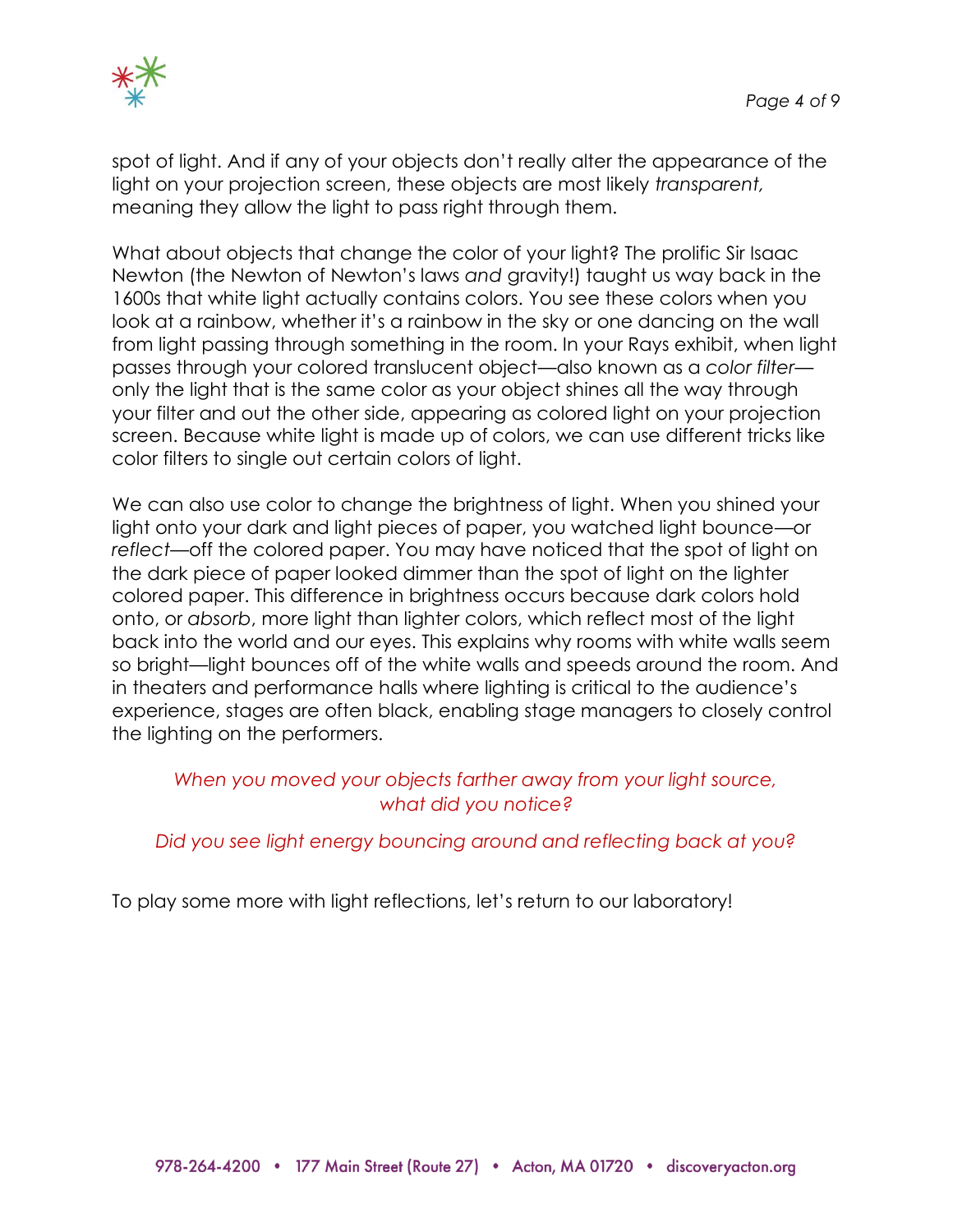

#### **Exploration: Light and Mirrors**

Make an enclosure for your light source using a cardboard box. This enclosure will allow your light source to project light from one end of the box all the way out the other side through a wide slit. Let's make our enclosure step by step:

- Look at your box and decide at which end of the box your light source will sit. If possible, orient you light source so that it will shine onto a side of the box that is taller than your handheld mirror.
- Now mark where you will cut your box. Looking at the end of the box opposite where your light source will sit, draw a line that starts at the edge and is at least as tall as your handheld mirror (see photo).
- With help from your adult, cut along your line to make a slit in the box. Widen the slit just a bit so that the light can clearly pass through it. We will now call the side of your box with the slit the "front" of your enclosure (see photo).
- If you are using a cell phone flashlight as your light source, have your adult:
	- o Cut a small piece of paper or thin cardboard to cover the flashlight.
	- o Poke a small hole in the cardboard to allow a tiny portion of the light to pass through.
	- o Tape this piece of cardboard over the flashlight on the phone (see photo).
- Collect your enclosure box, light source, and mirror. Head to a lab space that is dimly lit and has a flat surface like a table or a floor that you can lie on.
- Place your enclosure on your surface and set your light source at the back of your box.
- Turn on your light source and check that light streams out of the cut in the box (see photo). Make any adjustments necessary.
- Grab your handheld mirror and place it in the path of the light beam (see photo). You may need to adjust your setup to get the mirror and light to intersect. (For example, I had to hold my light up a little bit in my enclosure.)

*When you hold your mirror in the light's path, what do you notice?*









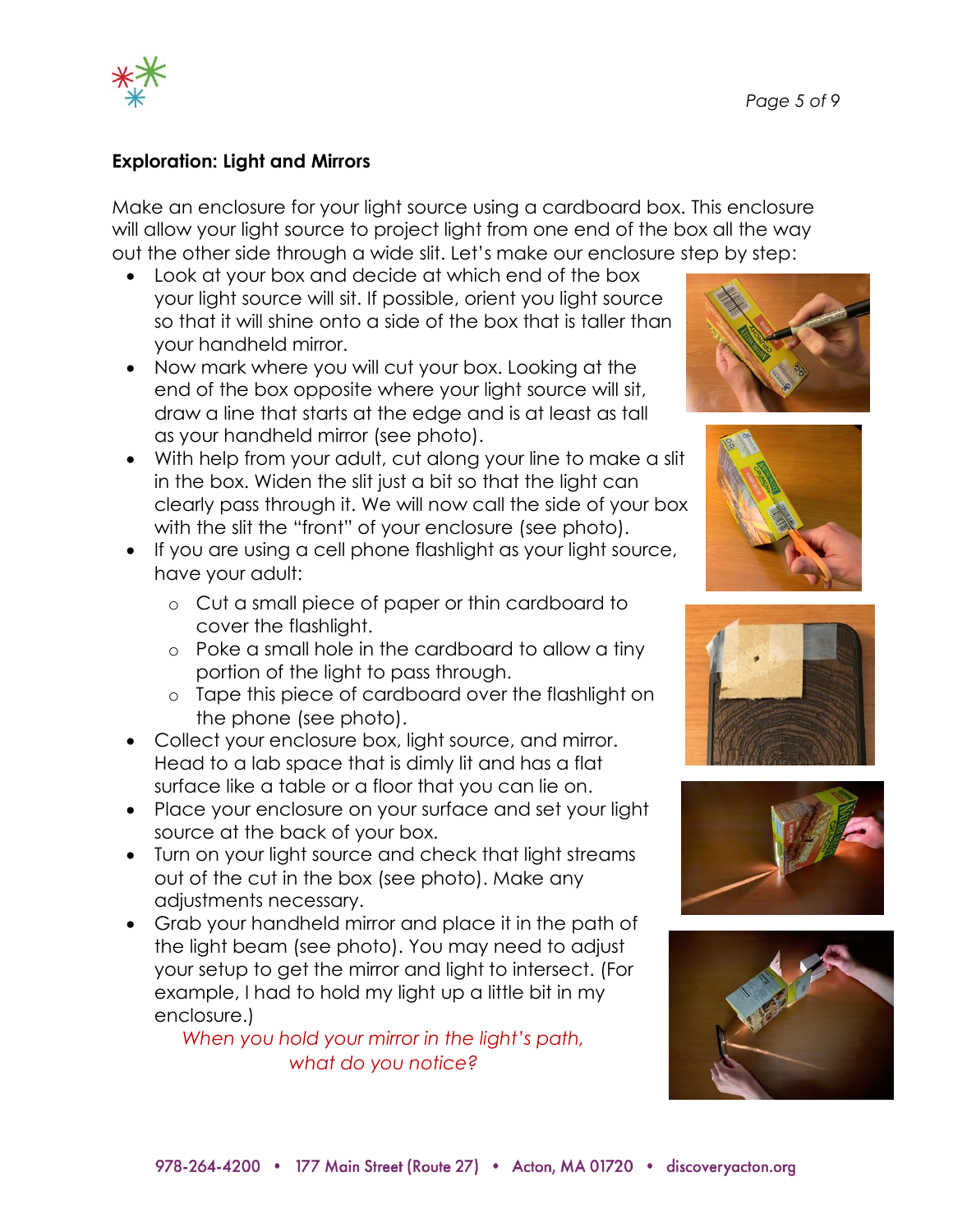

*If your Rays exhibit doesn't give you the results you want, be sure to check out the "Get Creative!" section below for tips on how to build and troubleshoot your homemade exhibit.*

#### *Things to try*

- Tilt your mirror up down. Look at front of your enclosure. *What do you observe?*
- Turn your mirror side to side. Look at the front of your enclosure. *What do you observe?*
- Tilt your mirror towards the ground and then turn your mirror side to side. Look at the table or floor that your Rays exhibit is on. *What do you observe?*
- Once you can see the reflection of your light—the reflected ray—on your lab bench or floor, try directing the reflected ray to certain places around your lab.

#### *What do you notice?*

- Move your flashlight forward and backward in your enclosure. *What happens to your light beam? And the reflected ray?*
- Try using other materials to reflect the light, like tin foil, a metal can, or other metal objects.

*What do you notice about the light when it hits these different materials?*

#### *Get creative!*

Remember, experimenting is about trying new things, observing what happens, and then trying more new things. Not all of the supplies and setups you try will work equally well, and that's ok! It's an experiment! Here are some questions to help you get creative and practice your troubleshooting…

- Don't have a small handheld mirror? No problem! You can reflect light off of any mirror in your home. Hold your projection screen up (from **Exploring**  Light), and you can catch the reflected ray coming off of the mirror. Move your light source around to move your reflected ray, or, if the mirror hangs on a door or cabinet, you can swing the door a little bit and watch what happens!
- Is your light not emitting from your box? Make sure your slit is wide enough and that your light source shines through the slit. Clear away any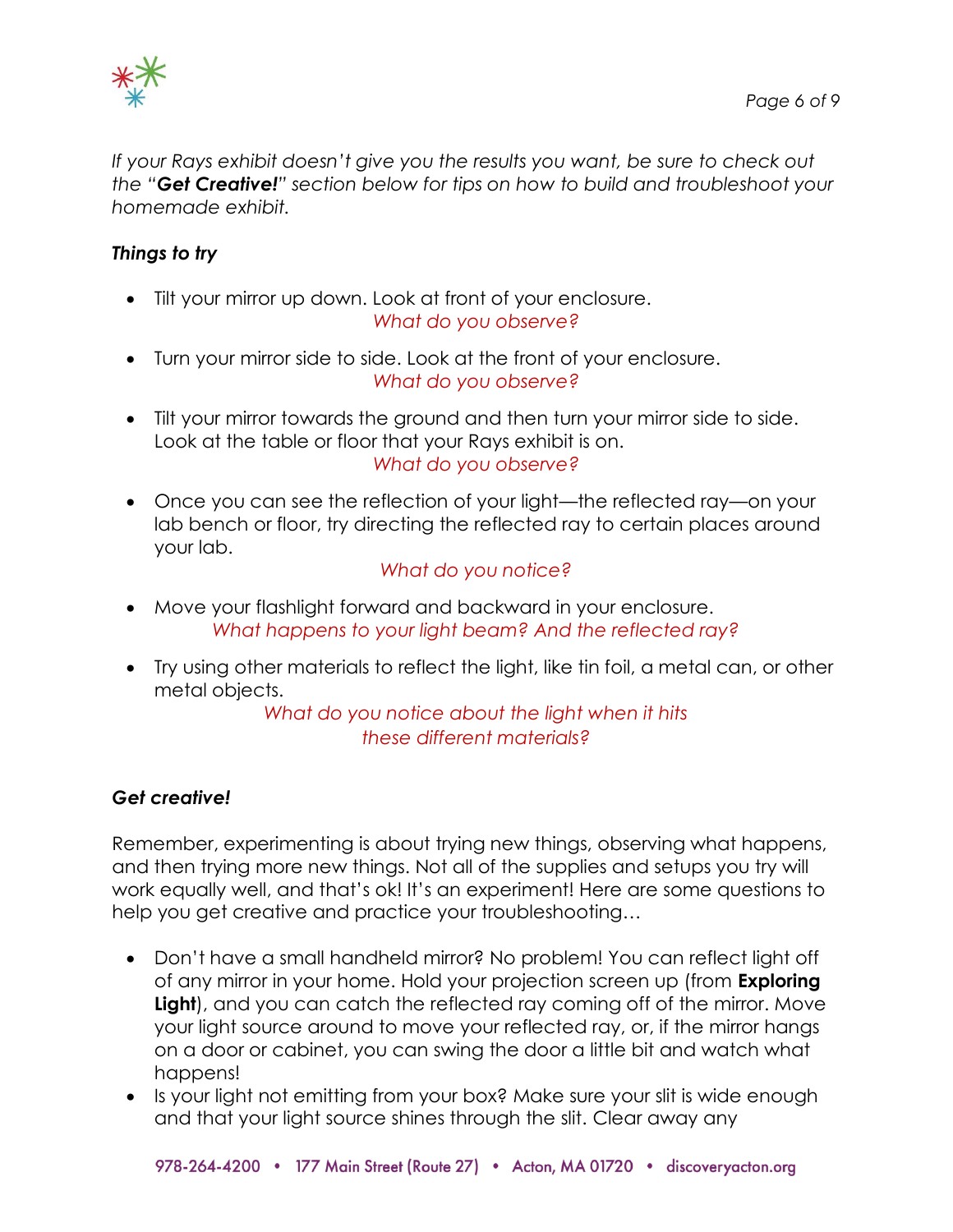

cardboard that is blocking the path of your light. You can also use tape to secure your light source if it's wiggling around too much.

- Is your light emitting from the box, but it's hard to get a clean reflected ray? You may need to widen the opening in the box. You can also try moving the light source around in the box. If all else fails, grab a new box, or flip your box around, and create a new setup for yourself.
- Can't see your reflected ray on your lab bench or floor? Consider the following:
	- o Does your mirror have a large frame around it? Adjust your exhibit so that the light clearly shines on the mirror and not its frame. If you are working on a table, you can also hold the mirror at the edge of the table to avoid the large frame (see photo).



- o Is your mirror too far from your enclosure?
- o Are your light source and mirror aligned? You may need to tilt, turn, shift, or prop up one or several parts of your exhibit to secure them where you want them.

#### *What's going on?*

When you point your mirror down towards your lab bench or floor, what do you notice? What happens when you move your mirror around?

Mirrors are made of smooth glass and shiny metal, and these materials and their properties enable us to see clear, sharp images when we look into them. These properties are also what allow us to use a mirror to control where our reflected ray travels in our laboratory. Are you able to move your reflected ray where you want it to go? If so, you are using something called *The Law of Reflection*. Perhaps without knowing this law, you have demonstrated it again and again with your Rays exhibit!

Most of us depend on this *Law of Reflection* each and every day. It allows us to effectively use mirrors to comb our hair and for drivers everywhere to safely back up in cars, buses, and trucks by looking into carefully placed mirrors so they can see what is behind them. Dentists use mirrors to check our teeth, microscopes use mirrors to help us see the world of the very tiny, and telescopes use mirrors to help us see the world of the very far away. The Law of Reflection tells us exactly how light will reflect off of a mirror (light bounces off of a mirror at the same angle it arrives at the mirror), and this allows us to use mirrors to see things we otherwise couldn't see.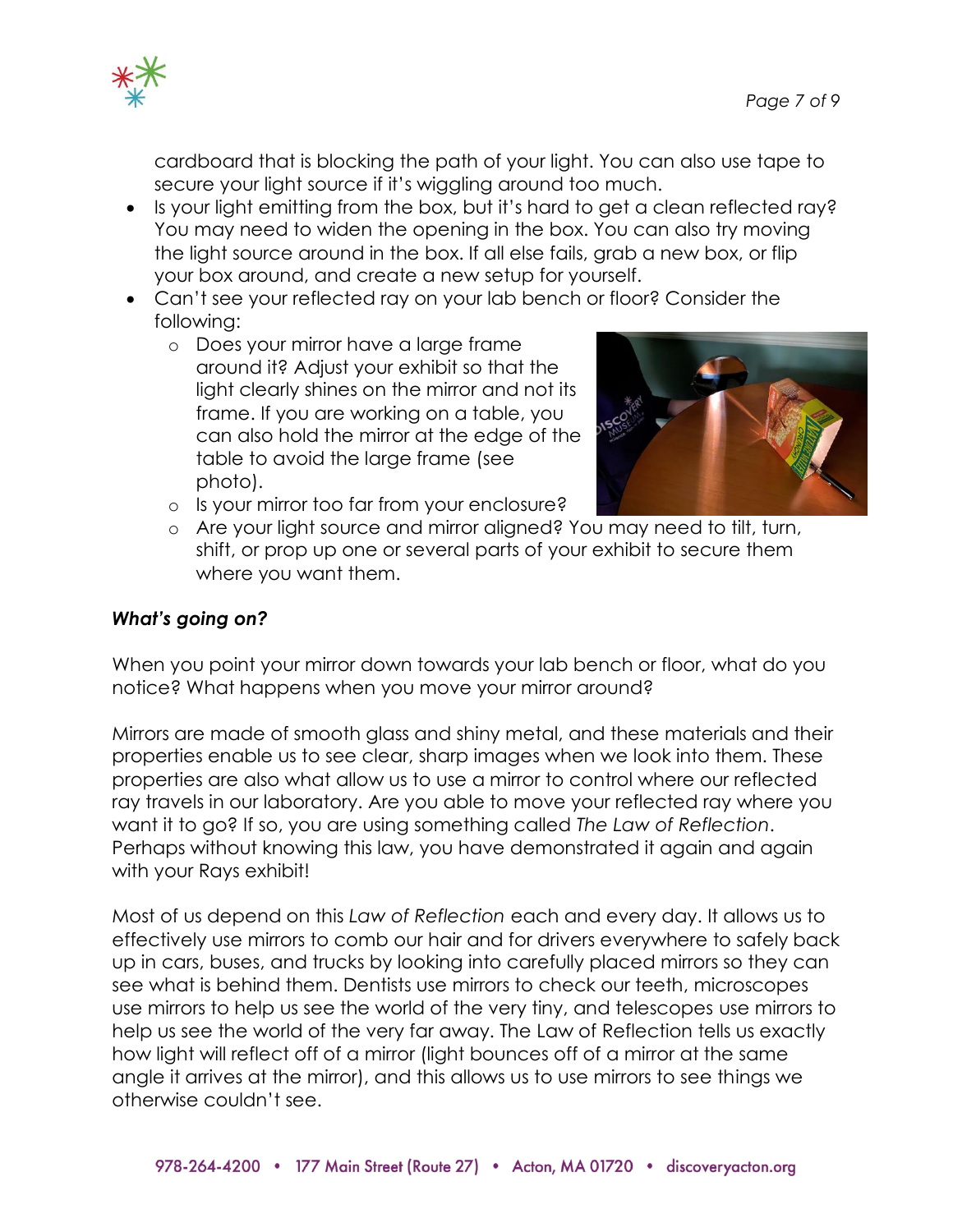

As you may know—or have discovered here—mirrors are not the only objects that reflect light. An object doesn't have to be flat or smooth to reflect light, and it doesn't have to be metal or glass, either. Light is energy that reflects and passes through objects all around us, each and every day. Mirrors and their shiny metal and glass play a special role in our world of light and reflection, but light bounces off of objects all around us, illuminating our world.

# **Discovery Museum Rays Challenge**

Let's return to our reflections scavenger hunt from our **Starter Exploration** at the beginning of this document. This time we're in search of reflections with a little something extra going on—stretching, shrinking, multiplying, upside-downing, and any other distortions you can discover.

- Grab your record keeping tools again.
- Walk around your home, including outside if you can, and try to find as many funky reflections as you can.
- Look for curved surfaces, flexible surfaces, and places where reflective materials intersect.

*Which reflective surfaces surprise you?*

*When exploring a curved surface, does the type of curve affect what you see?*

## *Do any of your surfaces shift when touched or blown? What happens to the reflection?*

## *Can you find a way to see multiple reflective images by using one object? Two objects? More than two objects?*

#### *How many reflected images can you make?*

Using words and pictures again, record what you discover during your travels searching for your distorted and multiplied reflection. How do these notes compare to the first ones you took? Perhaps they reflect a little bit of what you've learned!